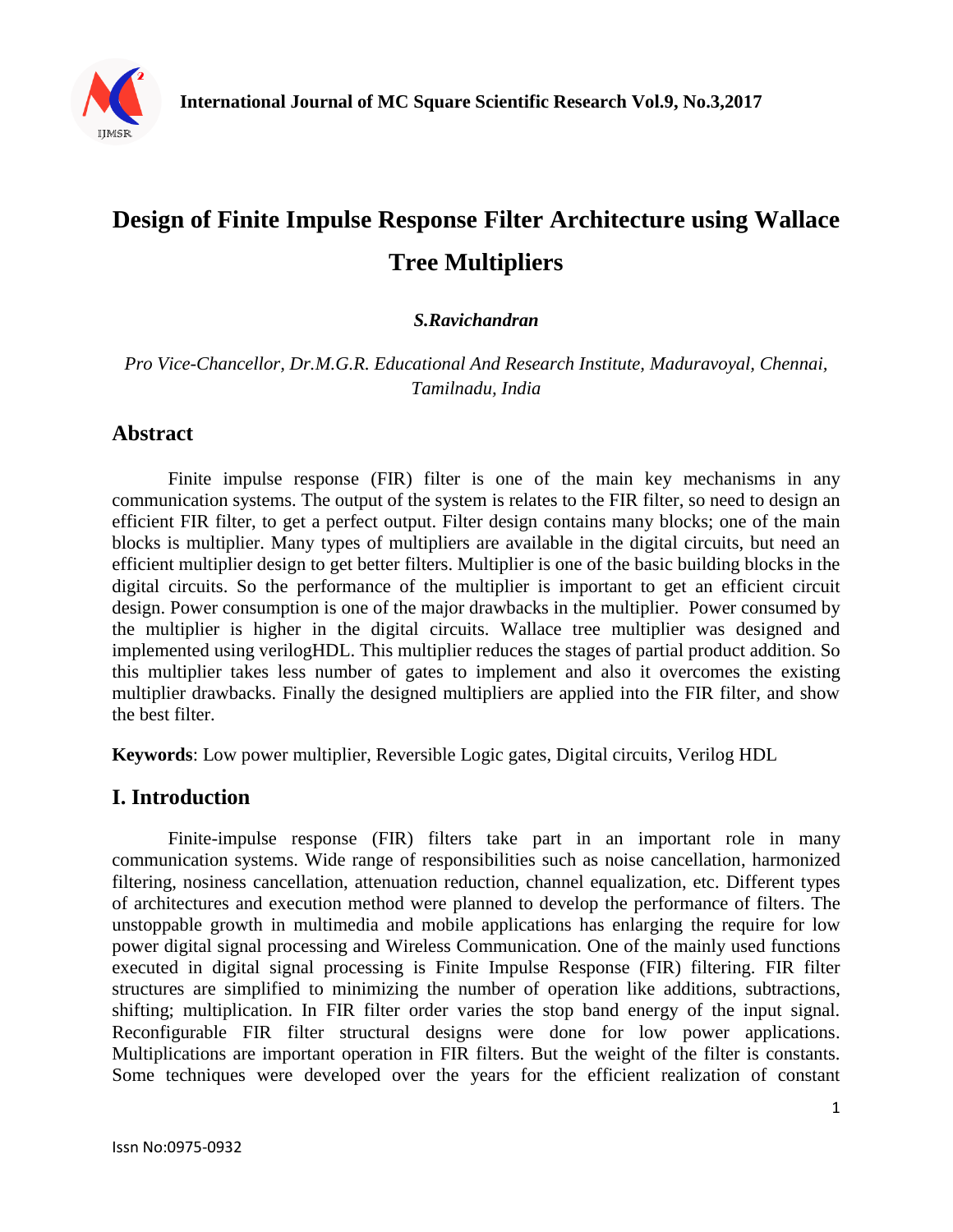

multiplications by a network of add and subtract, shift operations. Constant multiplication methods are classified into two types first is single constant multiplication (SCM) methods and second one is multiple constant multiplication (MCM) methods.

Single constant multiplication methods are useful to multiply a variable operand with a well-known constant, where the multiplications are realized by a number of add, sub and shift operations accompanied by shifting operation. Multiple constant multiplication methods are applied for multiplication of one variable operand with number of constants, the intermediate results can be shared across the entire network to minimize the overall computational complexity.

## **II. Related Works**

J. Chen, and W. Ding [1] have been proposed the concept of FIR Filter with low power based on multipliers and adders. This proposed method includes low power multiplier, RCA adder, modified booth multiplier, and shift and add multipliers, breakdown transformation in architecture of linear phase and applied to filters for consumption of power. A. Dandapat et al. [2] was presented concept architecture of high performance FIR filter for static and reconfigurable applications. Transpose structure of FIR filters are pipelined and support MCM technique.

V. Gowrishankar et al [3] have been proposed FIR filter with reconfiguration based architecture to deal the Filter Performance for changing the Power Consumption. When the filter order is set and not changed for exacting applications, and filter performance can be made using the proposed architecture. The power savings is up to 40.3% with minor degradation, and the area overhead of the proposed scheme is less than 4.9%. T. Hentschel et al. [4] presented a novel concept of area and power efficient digital FIR Filter design using modified MAC unit. The design of digital finite impulse response (FIR) filter for digital signal processing (DSP) in this project shows Power Delay Product (PDP) is improved by 16.80% and 12.54%.

Jagadeshwar Rao et al [5] explained a design of unsigned 32-bit multiplier. This architecture consists of a modified Radix-4 Booth encoder, a modified Wallace tree adder and a carry look ahead adder. The altered Wallace tree adder sums all the partial products with their complement carry to find the final multiplier. It is done by dividing the summing process into three computation areas: signed area, MSB area and LSB area. The signed area is computed separately with MSB and LSB areas computation. In the MSB and LSB areas computation. Kumar et al [6- 7] a parallel architecture was designed to find the optimum delay.

# **III. Wallace Tree Multiplier Design**

Array multiplication is performed by using Wallace tree multiplier Wallace multiplication is also knows as parallel multiplier. Array multiplier occupies more number of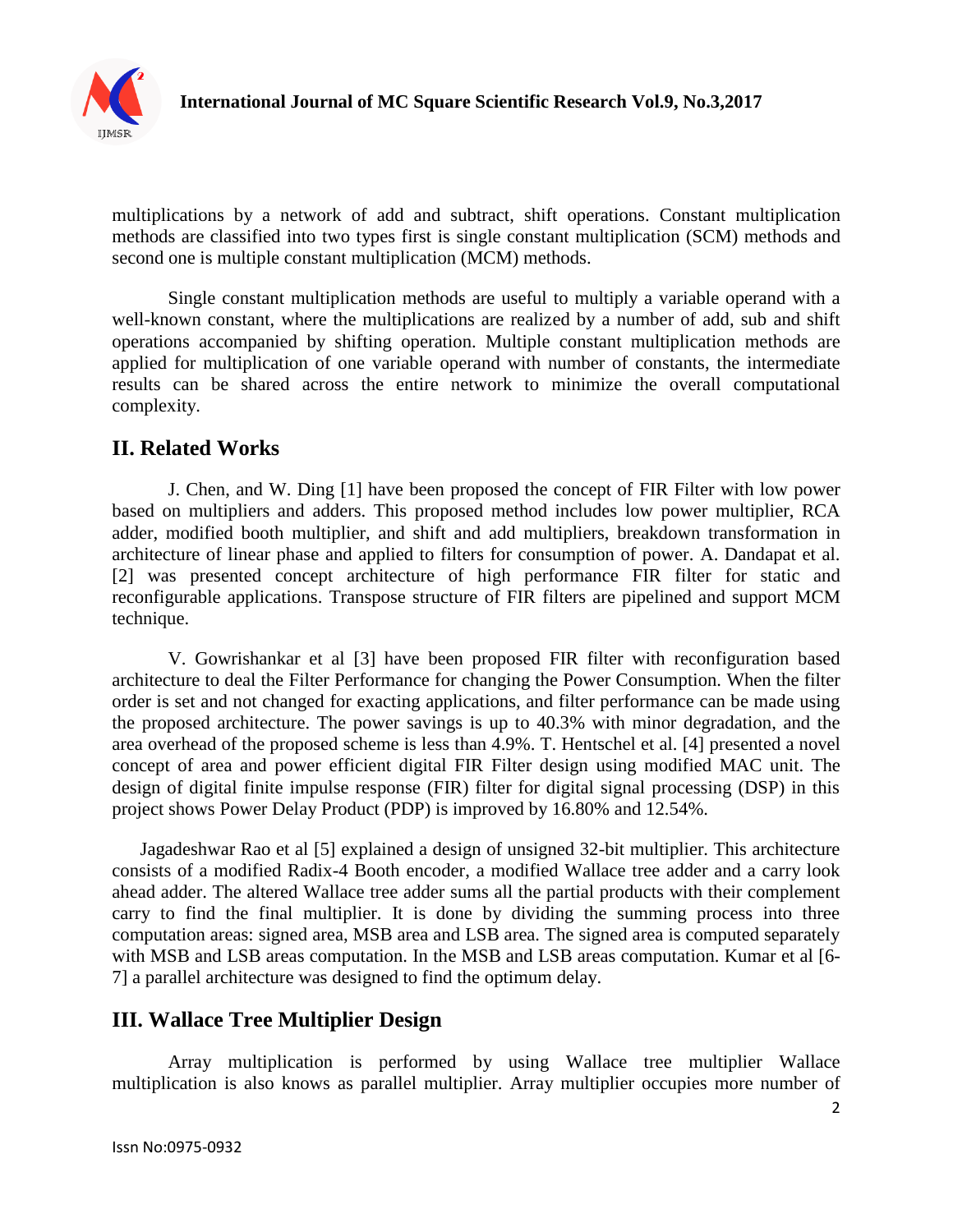

gates to perform multiplication operation. It occupies large area for computation. To overcome this problem, Wallace multiplier is designed; the multiplier design was done by using proposed SQRT CSLA. To improve the speed by modify the Carry select adder using D-Latch in the place of BEC. The existing square root carry select adder having RCA and BEC, whereas RCA or D Latch was used in previous architectures. The Conventional Group2, Group3 and Group4 structures contain FA, HA, BEC Converter and MUX circuits. Usual Square root select adder offers high speed and less delay than the earlier structures.



**Fig. 1 Structure of reduced complexity Wallace tree multiplier**

Fig.1 shows reduced complexity Wallace multiplier structure. The Wallace multiplier consists of reduced number of HA (half adder), FA (full adder) when compared to the usual Wallace tree multiplier. In the modified circuit, AND gates in the partial products are arranged in an inverted triangle order. The operation is separated into three row groups in the reduced complexity Wallace multiplier. FA is used for adding three bits.

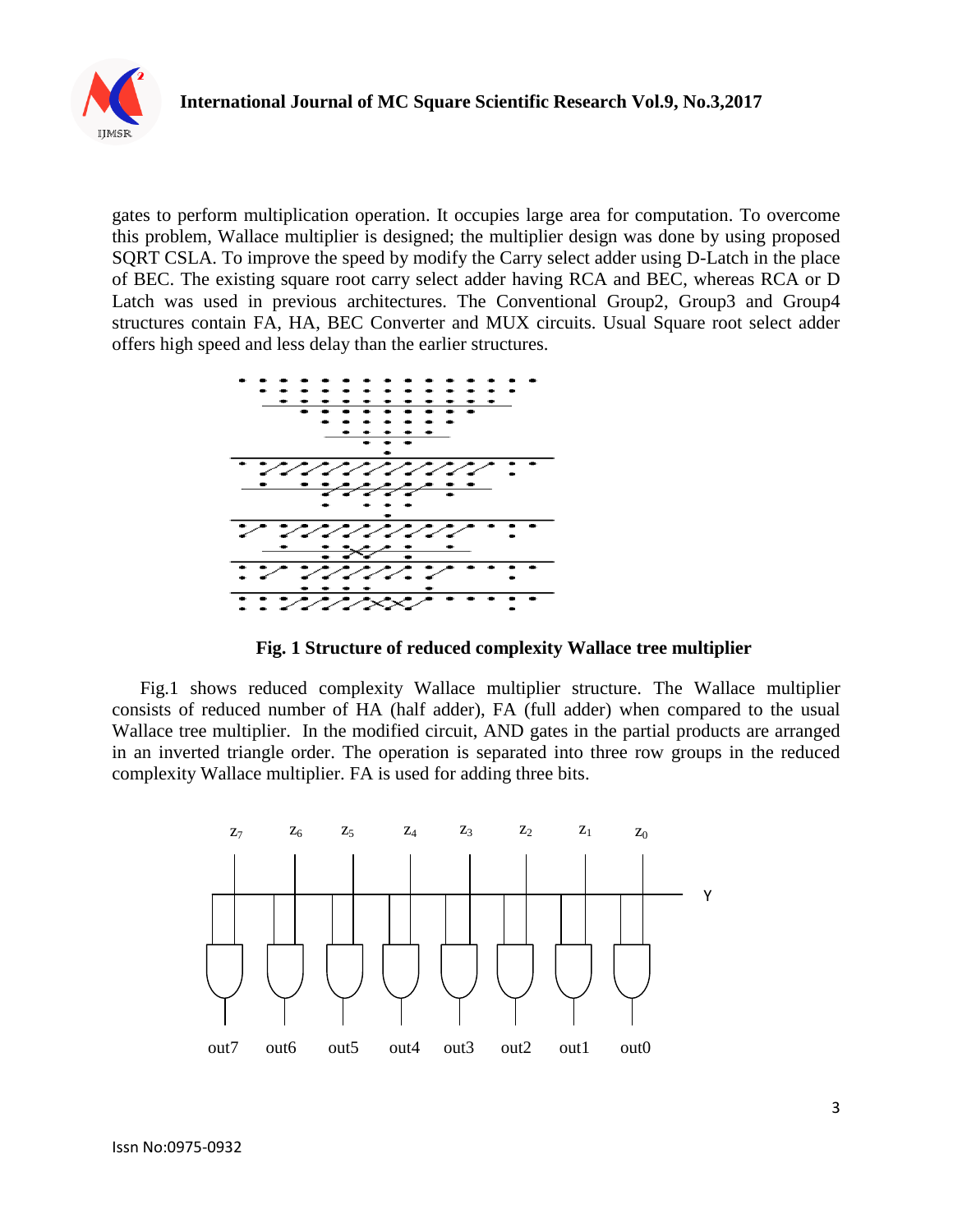

#### **Fig. 2 Partial Products generation stage of Wallace tree multiplier**

#### **IV. Proposed FIR Filter Structure**

Finite Impulse Response (FIR) filter is used to filter the noise, attenuation and unwanted signals at finite impulse durations. Multiplication and Accumulation (MAC) unit predicts the duration of periodic impulses response. High performance of multiplication and accumulation unit architectures is required to improve the performance of the entire digital FIR filter. SQRT CSLA based Wallace tree multiplier is implemented into the multiplication of direct form FIR filter. So we can improve the performance of digital FIR filter than other existing FIR filters. The performance is analyzed by using the simulation environments.



**Fig. 3 Structure of Direct Form FIR Filter**

In fig.3 shows the direct form FIR filter structure, the figure clearly explain the operation of FIR filter. Output of the filter based on the number of order used in the filter structure. Each order of the filter using one multiplier. Based on the multiplier operation the performance of the filter is achieved. Here using the Wallace tree multiplier for multiplication operation. This multiplier produced the better results during the filtering operation.

#### **V. Simulation Results**

 Simulation was done by using the ModelSim XE III 6.3c simulator. Parameters like area delay and power can be analyzed by using Xilinx ISE 10.1 simulator. Output of the Vedic multiplier is same as other multiplier, compared to the other multiplier speed and accuracy of the Vedic multiplier is higher. The result is shown in the figure. 4 contains different combination of inputs, based on the input it produced the output.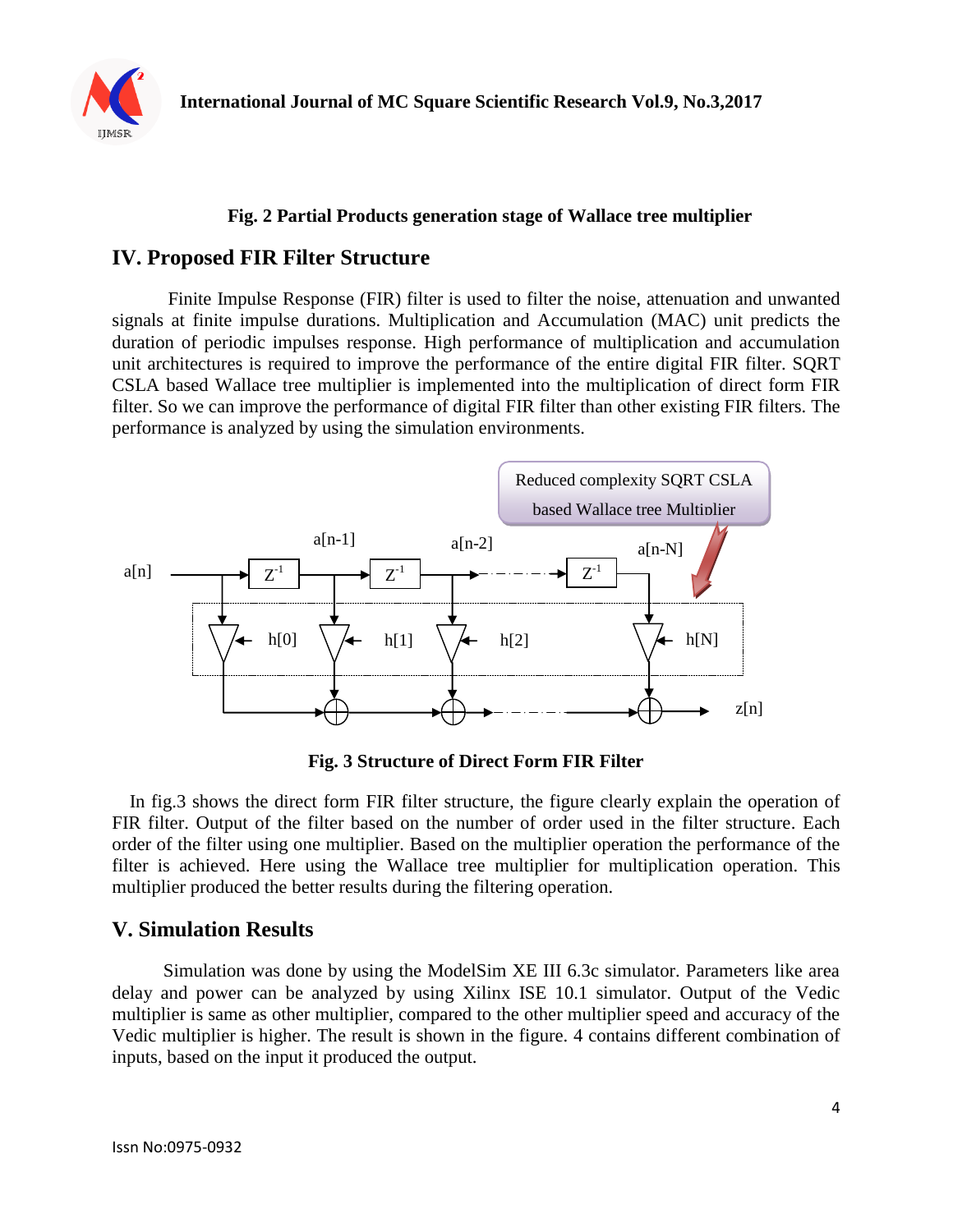

| Messages                       |                  |                                  |          |  |                           |                                    |                                  |  |
|--------------------------------|------------------|----------------------------------|----------|--|---------------------------|------------------------------------|----------------------------------|--|
| $\rightarrow$ /mac_add16/clk   | <b>St1</b>       |                                  |          |  |                           |                                    |                                  |  |
| /mac_add16/reset               | St1              |                                  |          |  |                           |                                    |                                  |  |
| $\rightarrow$ /mac_add16/A     | 1100000000011110 | 0000000000011010                 |          |  | <u> 11000000000 11010</u> |                                    | <u> 11000000000 1110</u>         |  |
| $\rightarrow$ /mac_add16/B     | 0000000110010101 | 0001110001110101                 |          |  | 0011010001110101          |                                    | 0000000110010101                 |  |
| $\blacksquare$ /mac_add16/RES  | 0000000000000000 |                                  |          |  |                           |                                    |                                  |  |
| $\blacksquare$ /mac_add16/mult | 0000000000000000 |                                  | 00000000 |  |                           |                                    |                                  |  |
| <b>T-</b> / mac_add16/accum    | 0000000000000000 |                                  |          |  |                           |                                    |                                  |  |
| <b>IF-</b> / mac_add16/prod    | 00000001001011   | 00000000000000101110001111100010 |          |  |                           | 00100111010 1110100010011111100010 | 00000001001011111110111101110110 |  |

**Fig. 4 Simulation Output of Wallace tree Multiplier**

# **VI. Performance Evaluation and Comparison**

**Table No.1 Comparison of Area and Delay between Existing and Proposed system**

| <b>Parameters</b> | <b>Conventional Multiplier</b> | <b>Proposed Wallace tree</b><br><b>Multiplier</b> |  |  |  |
|-------------------|--------------------------------|---------------------------------------------------|--|--|--|
| <b>LUTs</b>       | 149                            | 120                                               |  |  |  |
| <b>Slices</b>     | 98                             | 75                                                |  |  |  |
| Delay(ns)         | 20.440ns                       | 19.164ns                                          |  |  |  |
| Power(mW)         | 874mW                          | 736mW                                             |  |  |  |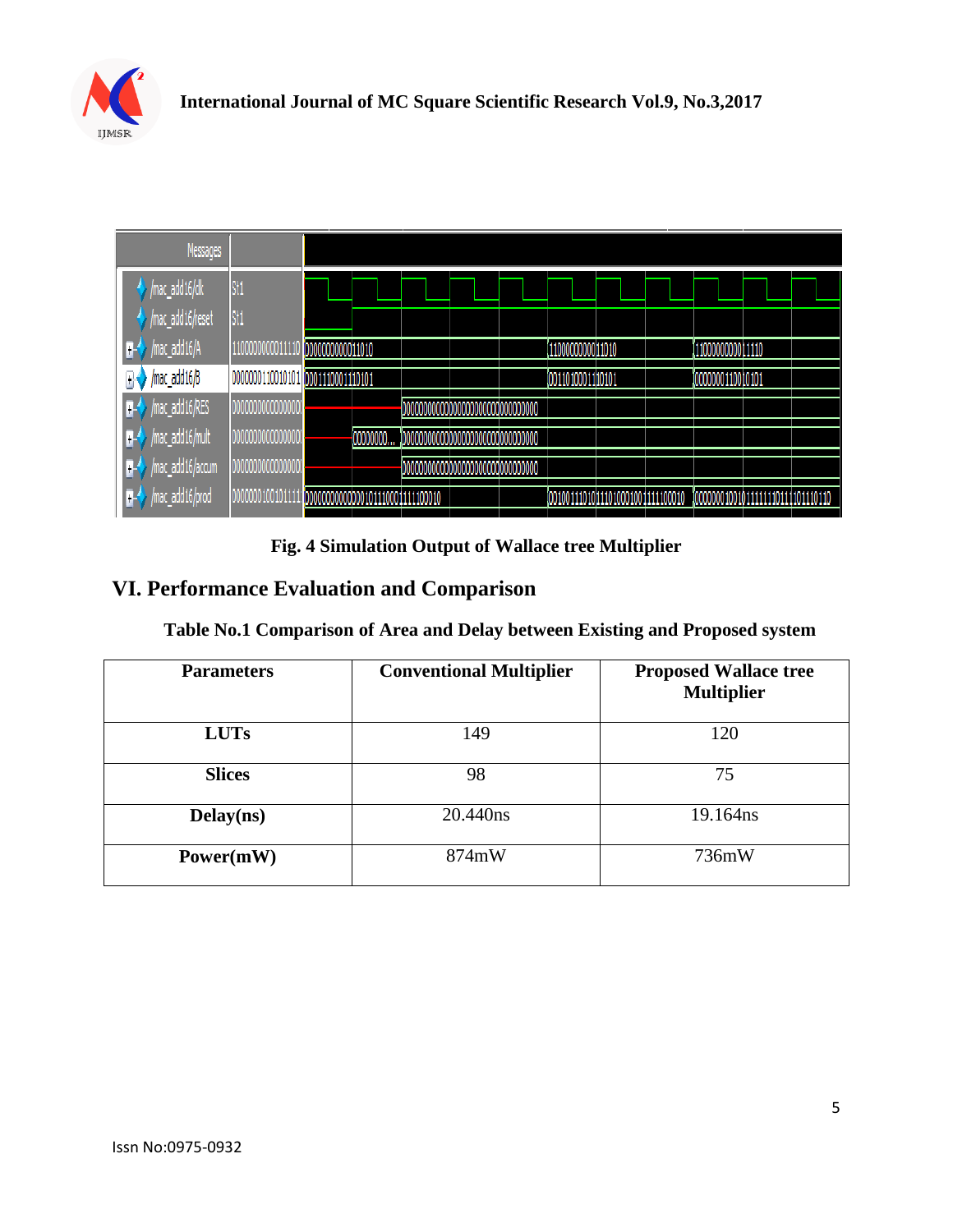



#### **Fig. 5 Graphical representations of Area, Delay and power**

 In fig.7 shows the difference in existing and proposed multiplier design. It is clearly explain the parameters are reduced when compared to the previous multiplier design.

## **VII. Conclusion**

 An area efficient and high speed multiplier Wallace tree multiplier was designed. It reduces the area complexity, latency and high power dissipation in the digital circuits. The proposed multiplier was applied to the direct form FIR filter for verifying the filter operation. After applying the multiplier into the filter, the performance is evaluated. The proposed Wallace tree multiplier based FIR filter offers 19.4% reduction LUTs, 23.4% reduction in slices, 6.2% reduction in delay and 15.7% reduction in power. It provides the improved results when compared to the other FIR filters. Now the filter is applicable for much application like digital signal processing, wireless communication, image processing etc. The modified FIR filter is suitable for all kind of applications.

## **References**

[1] J. Chen, et al, (2014) "Novel Design Algorithm for Low Complexity Programmable FIR Filters Based on Extended Double Base Number System", IEEE Transaction on Circuits and Systems, Vol. 62, Issue. 1, pp: 1-10.

[2] A. Dandapat, S, et al, (2010) "A 1.2- ns16×16-Bit Binary Multiplier Using High Speed Compressors", World Academy of Science, Engineering and Technology.